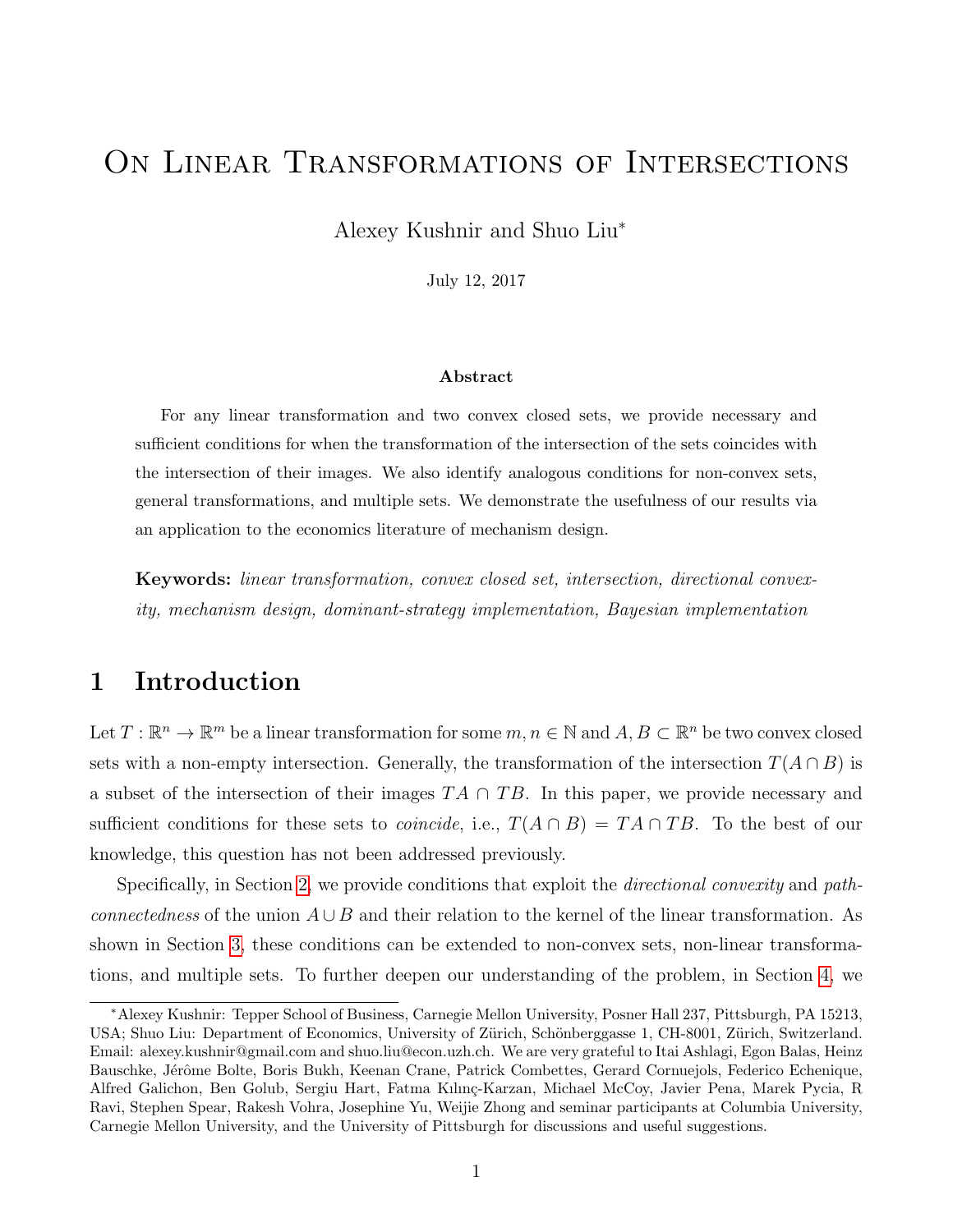

<span id="page-1-1"></span>**Figure 1.** The orthogonal projection of discs A and B (left) along the x-axis (transformation T) and the y-axis (transformation T').  $TA \cap TB \neq T(A \cap B)$  and  $T'A \cap T'B = T'(A \cap B)$  because  $A \cup B$  is not convex in the direction of the x-axis, but is convex in the direction of the y-axis. For rectangles  $A'$  and B' (right),  $TA' \cap TB' = T(A' \cap B')$  for any linear transformation T because union  $A' \cup B'$  is convex.

consider a different set of conditions that rely on the properties of support points of the convex sets. Finally, in Section [5,](#page-9-0) we demonstrate how our results can be applied to study the design of robust mechanisms for selling goods—a problem that has recently attracted attention in the economics literature of mechanism design (see, e.g., Manelli and Vincent, 2010; Gershkov, Goeree, Kushnir, Moldovanu and Shi, 2013).

#### <span id="page-1-0"></span>2 Convex Closed Sets

To motivate, let us first consider a simple example. The left panel of Figure [1](#page-1-1) presents two discs of the same radius  $A, B \subset \mathbb{R}^2$  with non-empty intersection. If we project the discs along the x-axis, we obtain  $TA \cap TB \neq T(A \cap B)$ , where T is the projection operator. The transformation of the intersection of the sets does not coincide with intersections of their images because there exist points  $a \in A$  and  $b \in B$  that have the same image, but the line connecting them contains no points of  $A \cap B$ . Note that such a situation is not possible when the union  $A \cup B$  is convex, as the right panel of Figure [1](#page-1-1) shows. This observation leads to our first result.

<span id="page-1-2"></span>**Theorem 1.** For any linear transformation T and convex closed sets A and B, if the union  $A \cup B$ is convex, then  $T(A \cap B) = TA \cap TB$ .

**PROOF.** Consider any  $A, B \subset \mathbb{R}^n$ , linear  $T : \mathbb{R}^n \to \mathbb{R}^m$ , and  $t \in TA \cap TB$ . By definition, there exist  $a \in A$  and  $b \in B$  such that  $Ta = Tb = t$ . As  $A \cup B$  is convex, we have  $[a, b] \subset A \cup B$ . Moreover,  $[a, b] \cap A = [a, c_1]$  for some  $c_1 \in [a, b] \cap A$ . Similarly,  $[a, b] \cap B = [c_2, b]$  for some  $c_2 \in [a, b] \cap B$ . As  $[a, c_1] \cup [c_2, b] = [a, b]$ , we have  $[a, c_1] \cap [c_2, b] \neq \emptyset$ , and thus there must exist some  $c \in [a, b] \cap A \cap B$ . By the linearity of T, we also have  $t = Tc \in T(A \cap B)$ . Hence,  $T(A \cap B) = TA \cap TB$ .  $\Box$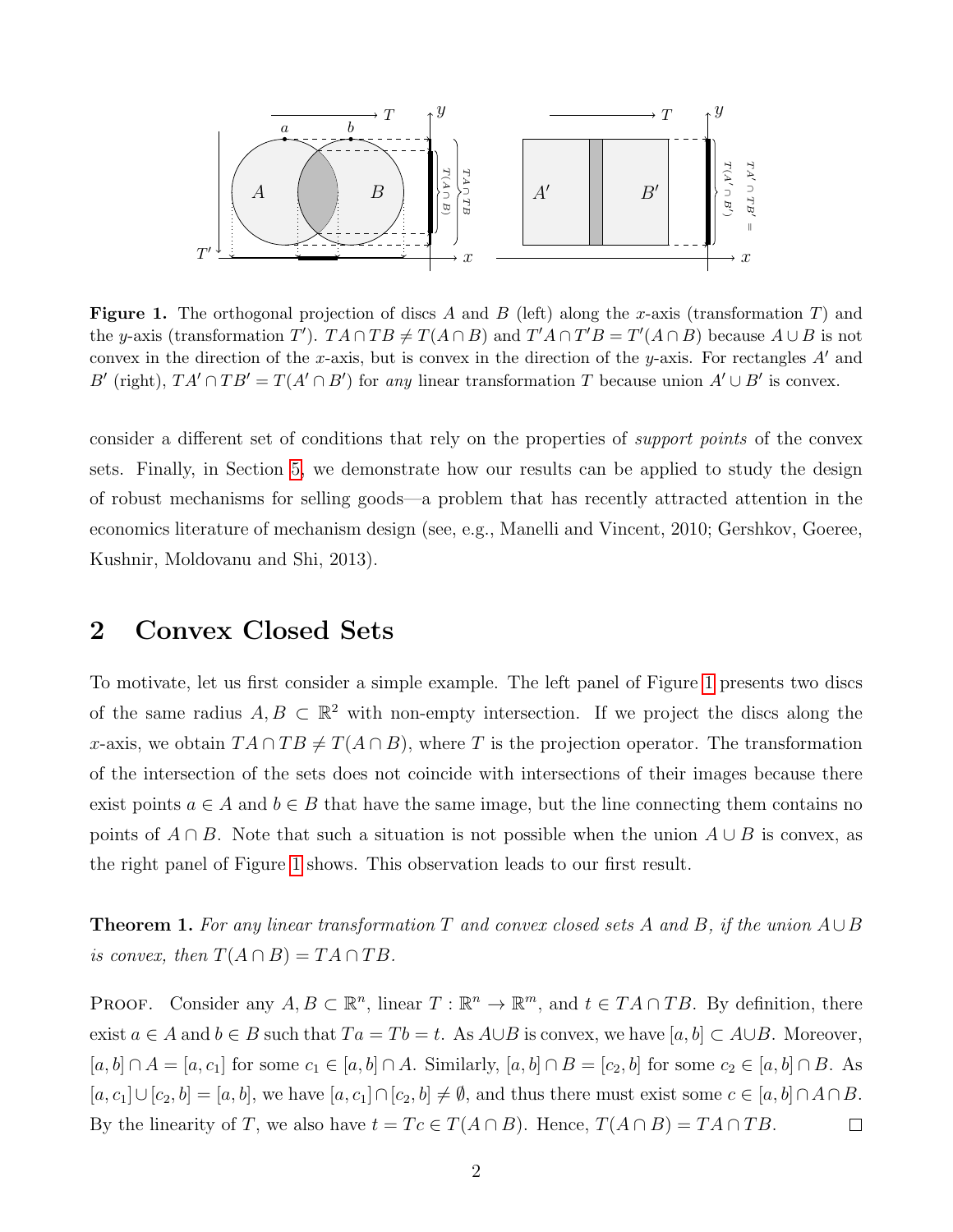**Remark.** The convexity of the union of sets  $A \cup B$  is also a *necessary* condition for  $T(A \cap B) =$  $TA \cap TB$  for all linear transformations  $T : \mathbb{R}^n \to \mathbb{R}^{n-1}$  (see Theorem [A1](#page-1-2) in the Appendix).

Theorem 1 provides a sufficient condition for  $T(A \cap B) = TA \cap TB$  to be true for any linear transformation  $T$ . However, if only a specific transformation  $T$  is of interest, this condition might be too demanding. For example, even though the union of the two discs in the left panel of Figure [1](#page-1-1) is not convex, for projection T' along the y-axis, we nevertheless have  $T'(A \cap B) = T'A \cap T'B$ . Intuitively, this is the case because there is no gap between sets A and B along the direction of the projection  $T'$ . This motivates us to introduce the following concept of *directional convexity*.<sup>[1](#page-0-0)</sup>

**Definition 1.** A set  $C \subset \mathbb{R}^n$  is convex in direction  $d \in \mathbb{R}^n$  if for all  $a, b \in C$  with  $a - b = \alpha d$  for some  $\alpha \in \mathbb{R}$ , we have  $[a, b] \subset C$ .

The left panel of Figure [1](#page-1-1) shows that the union of discs  $A$  and  $B$  is convex in the direction parallel to the y-axis. Denoting the kernel of a linear transformation  $T : \mathbb{R}^n \to \mathbb{R}^m$  as  $\ker(T) = \{a \in \mathbb{R}^n : Ta = 0\},\$  we establish the following result.

<span id="page-2-0"></span>**Theorem 2.** For a linear transformation T and convex closed sets A and B, if the union  $A \cup B$ is convex in every direction  $d \in \text{ker}(T)$ , then  $T(A \cap B) = TA \cap TB$ .

**PROOF.** The proof follows the steps of the one of Theorem [1.](#page-1-2) We omit it to avoid repetition.  $\square$ 

Nevertheless, the convexity of the union with respect to the directions in the kernel is not generally a necessary condition. To illustrate, consider the two right triangular prisms  $A$  and  $B$ in Figure [2](#page-3-0) and suppose we project them orthogonally along the xy-plane onto the z-axis. The projection of the intersection coincides with the intersection of the prisms' images. However, the union of the prisms is not convex with respect to the direction of the x-axis, which belongs to  $ker(T)$ . To state our necessary condition, we introduce the following definition.

**Definition 2.** A set  $C \subset \mathbb{R}^n$  is path-connected with respect to  $\ker(T)$  of linear transformation  $T: \mathbb{R}^n \to \mathbb{R}^m$  if the inverse image

$$
T_C^{-1}(t) = \{ a \in C \mid a - b \in \text{ker}(T) \text{ for some } b : Tb = t \}
$$

is path-connected for all  $t \in TC$ , where TC refers to the image of C.

<sup>1</sup>Aumann and Hart (1986) previously introduced a similar concept of bi-convex sets that are convex with respect to two orthogonal directions.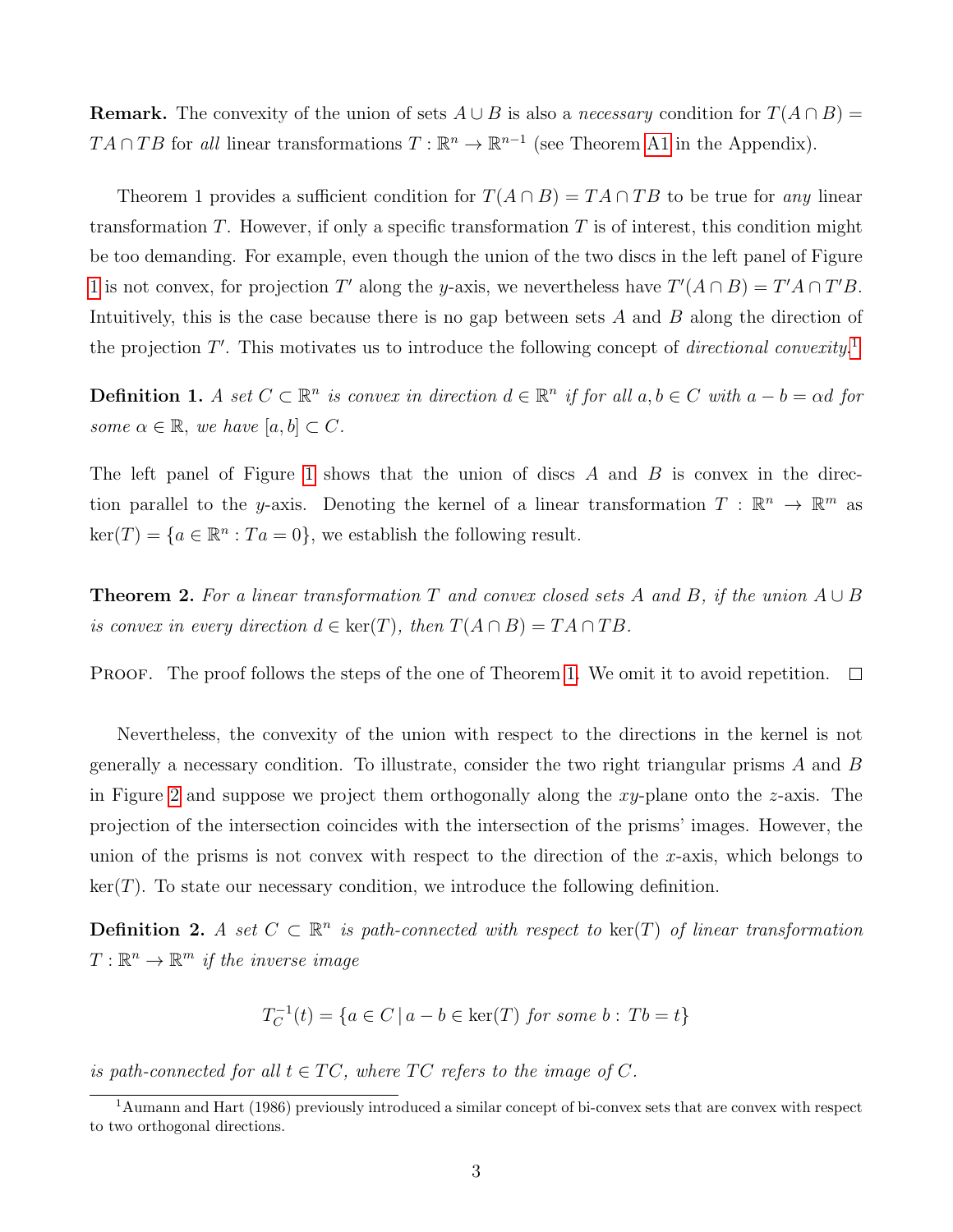

<span id="page-3-0"></span>**Figure 2.** The left panel shows the orthogonal projection T of prisms A and B along the xy-plane on the z-axis. The right shows the inverse image of a given point  $t \in TA \cap TB$ .

The right panel of Figure [2](#page-3-0) presents the inverse image  $T_{A\cup}^{-1}$  $L_{A\cup B}^{-1}(t)$  for some  $t \in TA \cap TB$ . Obviously, this is not a convex set. Nevertheless, this set is path-connected. It turns out that this is not a coincidence: That sets  $T_{A\cup}^{-1}$  $\chi_{A\cup B}^{-1}(t)$  are path-connected for all  $t \in T(A\cup B)$  is both necessary and sufficient for  $T(A \cap B) = TA \cap TB$ . This result is formally stated and proved in the next theorem.

<span id="page-3-1"></span>Theorem 3. For a linear transformation T and convex closed sets A and B,

$$
T(A \cap B) = TA \cap TB
$$

if and only if  $A \cup B$  is path-connected with respect to ker(T).

**PROOF.** (If statement) Consider any  $t \in TA \cap TB$ . By definition, there exist  $a \in A$  and  $b \in B$ such that  $Ta = Tb = t$ . As  $T_{A\cup I}^{-1}$  $P_{A\cup B}^{-1}(t)$  is path-connected there exists a path  $P(a, b) \subset T_{A\cup B}^{-1}(t)$  $\chi_{A\cup B}^{-1}(t)$ connecting a and b. Moreover,  $P(a, b) \cap A = P(a, c_1)$  is a path for some  $c_1 \in P(a, b) \cap A$ . Similarly,  $P(a, b) \cap B = P(c_2, b)$  is a path for some  $c_2 \in P(a, b) \cap B$ . As  $P(a, c_1) \cup P(c_2, b) = P(a, b)$ , we must have  $P(a, c_1) \cap P(c_2, b) \neq \emptyset$ . This implies that there exists some  $c \in P(a, b) \cap A \cap B$ . Because  $c \in T_{A\cup I}^{-1}$  $\chi_{A\cup B}^{-1}(t)$ , we also have  $t = Tc \in T(A \cap B)$ . Hence,  $T(A \cap B) = TA \cap TB$ .

(Only-if statement) Consider any  $a \in A \cup B$ . Suppose first that  $t = Ta \notin TB$ , and hence  $T_{A\cup}^{-1}$  $T_{A\cup B}^{-1}(t) = T_A^{-1}$  $T_A^{-1}(t)$ . In this case, the inverse image  $T_{A\cup A}^{-1}(t)$  $\chi_{A\cup B}^{-1}(t)$  is path-connected because set A is convex and T is linear. Similarly, if  $Ta \notin TA$ , we have  $T_{AU}^{-1}$  $T_{A\cup B}^{-1}(t) = T_B^{-1}$  $\mathbf{g}^{-1}(t)$ , which is again pathconnected. Finally, suppose that  $t = Ta \in TA \cap TB$  and, without loss of generality,  $a \in A$ . As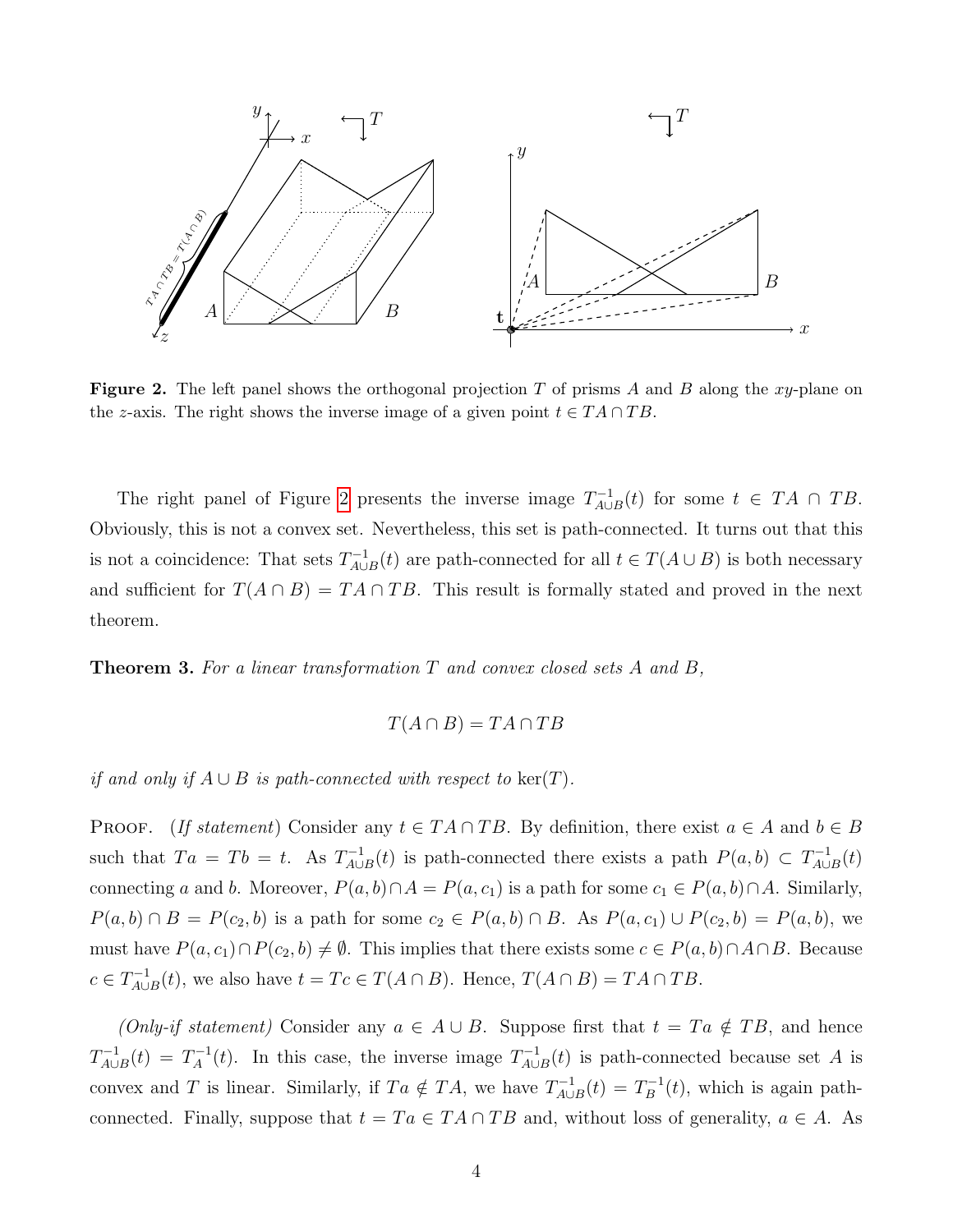A is convex and T is linear, point a is path-connected to any point in  $T_{4U}^{-1}$  $\chi_{A\cup B}^{-1}(t)\cap A$ . Let us now consider some  $b \in T_{A\cup}^{-1}$  $T_{A\cup B}^{-1}(t) \cap B$ . As  $T(A \cap B) = TA \cap TB$ , there exists  $c \in A \cap B$  such that  $t = Tc$ . As a result,  $c \in A \cap B \cap T_{A \cup A}^{-1}$  $\chi_{A\cup B}^{-1}(t)$ . Therefore, point c is path-connected with both a and b within  $T_{A\cup}^{-1}$  $T_{A\cup B}^{-1}(t)$ , which further implies that a is also path-connected with b within  $T_{A\cup B}^{-1}(t)$  $I_{A\cup B}^{-1}(t).$  $\Box$ 

Note that if  $A \cup B$  is convex with respect to every direction in ker(T), the union is also pathconnected with respect to ker(T). In fact, in this case, any two points  $a, b \in T_{A \cup A}^{-1}$  $\chi_{A\cup B}^{-1}(t)$  are connected with a straight line. Theorem [3,](#page-3-1) thus, weakens the sufficient condition of Theorem [2](#page-2-0) by allowing points of the union to be connected with some path that is not necessarily a straight line.

#### <span id="page-4-0"></span>3 Extensions

In this section, we show that the conditions set out in Section [2](#page-1-0) can be extended to non-convex sets, general non-linear transformations, and multiple sets. We start by noting that the sufficiency part of Theorem [3](#page-3-1) does not require sets A and B to be convex. Moreover, as the following result shows, the convexity assumption in the necessity part can be replaced with a weaker requirement whereby sets A and B are both path-connected with respect to  $\ker(T)$ .

Theorem 4 (Non-Convex Sets). Consider a linear transformation T and closed sets A and B that are path-connected with respect to  $\ker(T)$ . Then,

$$
T(A \cap B) = TA \cap TB
$$

if and only if  $A \cup B$  is path-connected with respect to ker(T).

PROOF. The proof of the if statement repeats the steps of the sufficiency proof of Theorem [3.](#page-3-1) For the necessity part, the path-connectedness of  $T_{A\cup A}^{-1}$  $\chi_{A\cup B}^{-1}(t)$  for points  $t \in TA \cap TB$  follows from Theorem [5](#page-5-0) presented below. In regard to points  $t \notin T A \cap TB$ , the path-connectedness of  $T_{A \cup A}^{-1}$  $\chi_{A\cup B}^{-1}(t)$ follows from the assumption that both A and B are path-connected with respect to ker(T).  $\Box$ 

The linearity assumption of the transformation can also be dropped. However, for non-linear transformations  $a - b \in \text{ker}(T)$  does not imply  $Ta = Tb$ . To address this problem, we reformulate the notion of the inverse image as  $T_C^{-1}$  $C^{-1}(t) = \{a \in C \mid Ta = t\}.$  We can then modify the proof of Theorem 3 and obtain the following necessary and sufficient condition for general non-linear transformations.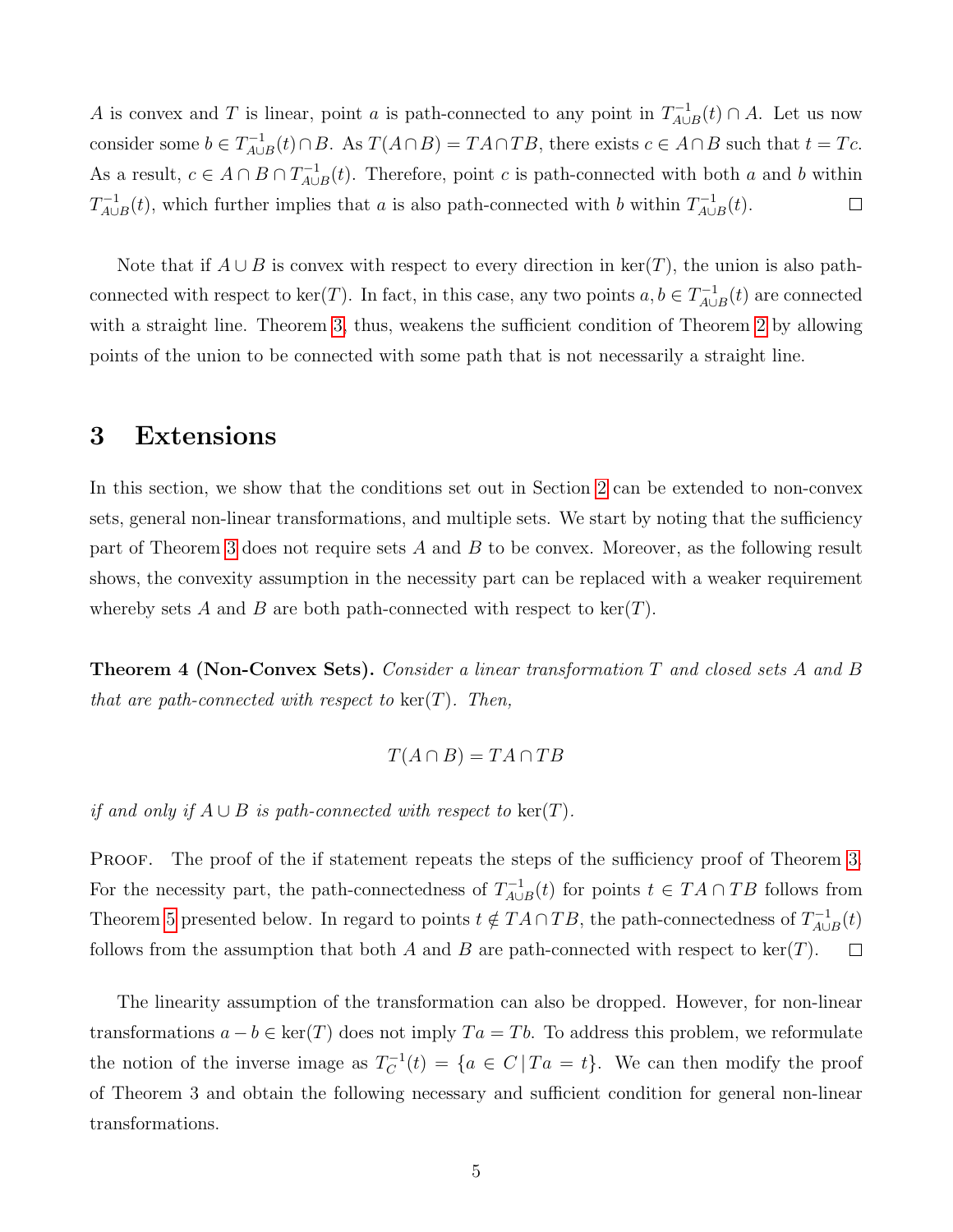<span id="page-5-0"></span>**Theorem 5 (Non-Linear Transformations).** Consider any transformation  $T$  and closed sets A and B that have path-connected inverse images  $T_A^{-1}$  $I_A^{-1}(t)$  and  $T_B^{-1}$  $E_B^{-1}(t)$  for all  $t \in TA \cap TB$ . Then,

$$
T(A \cap B) = TA \cap TB
$$

if and only if the inverse image  $T_{A\cup}^{-1}$  $L_{A\cup B}^{-1}(t)$  is path-connected for all  $t \in TA \cap TB$ .

PROOF. The proof of the "if-statement" repeats the steps of the sufficiency proof of Theorem [3.](#page-3-1) Let us prove the necessity statement. Consider any  $t \in TA \cap TB$ . By definition, there exist  $a \in T_A^{-1}$  $I_A^{-1}(t)$  and  $b \in T_B^{-1}$  $B_B^{-1}(t)$ . As  $T(A \cap B) = TA \cap TB$ , there also exists  $c \in A \cap B$  such that  $T c = t$ . As  $c \in T_A^{-1}$  $T_A^{-1}(t)$  and  $T_A^{-1}$  $T_A^{-1}(t)$  is path-connected, there is a path in  $T_A^{-1}$  $\chi_A^{-1}(t)$  connecting c and a. Similarly,  $c \in T_B^{-1}$  $E_B^{-1}(t)$  implies that there is also a path in  $T_B^{-1}$  $b_B^{-1}(t)$  connecting c and b. But then, as  $T_{A\cup}^{-1}$  $T_{A\cup B}^{-1}(t) = T_A^{-1}$  $T_A^{-1}(t) \cup T_B^{-1}$  $L_B^{-1}(t)$ , there is a path in  $T_{A\cup}^{-1}$  $\chi_{A\cup B}^{-1}(t)$  connecting a and b.  $\Box$ 

Similar to the convexity assumption in Theorem [1,](#page-1-2) the inverse images  $T_A^{-1}$  $T_A^{-1}(t)$  and  $T_B^{-1}$  $b_B^{-1}(t)$  being path-connected for all  $t \in TA \cap TB$  is only needed for the only-if statement. The sufficiency part does not require this additional condition.

The analysis of two convex closed sets can be readily extended to multiple sets. Let  $A_1, ..., A_J$ be  $J \geq 2$  convex closed sets. First, we present a direct generalization of Theorem [2.](#page-2-0) In particular, the theorem below states that if the union of every pair of sets is convex in every direction in the kernel, then the transformation of the intersection of all sets coincides with the intersection of their images.

<span id="page-5-1"></span>Theorem 6 (Multiple Sets - Sufficiency). For a linear transformation  $T : \mathbb{R}^n \to \mathbb{R}^m$  and J convex closed sets  $A_1, ..., A_J$ ,

$$
T\left(\cap_{j=1}^{J} A_j\right) = \cap_{j=1}^{J} TA_j
$$

if  $A_j \cup A_{j'}$  is convex in every direction  $d \in \text{ker}(T)$  for all  $j, j' \in \mathcal{J} \equiv \{1, ..., J\}$ .

**PROOF.** We prove the statement by induction. Consider some  $t \in \bigcap_{j=1}^{J} TA_j$ . By definition, there exists  $x_1 \in A_1$  such that  $Tx_1 = t$ . In addition, as  $A_1 \cup A_2$  is convex in every direction  $d \in \text{ker}(T)$ , we know by Theorem [2](#page-2-0) that there exists  $x_2 \in A_1 \cap A_2$  such that  $Tx_2 = t$ .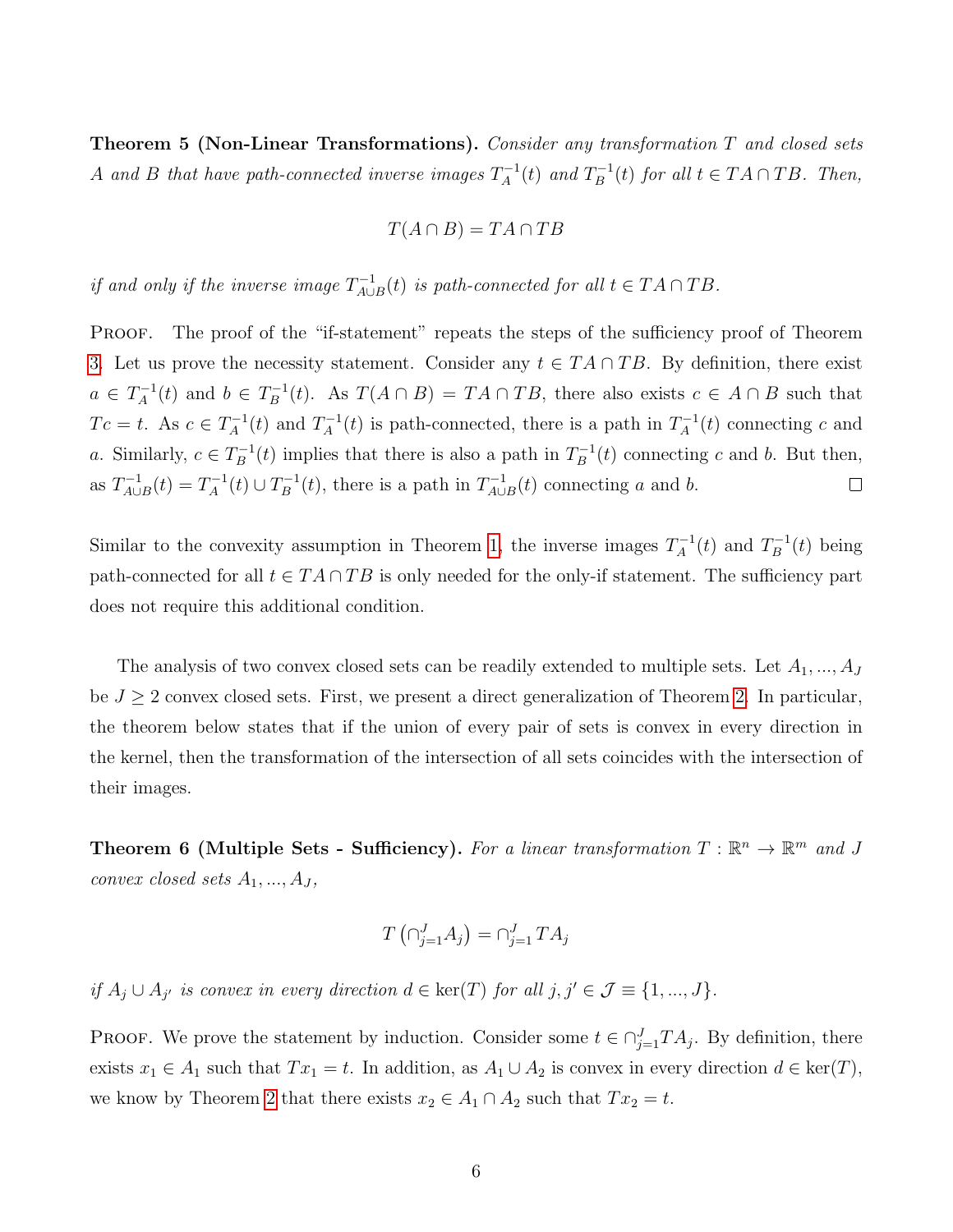Now suppose that there exists  $x_j \in A_1 \cap ... \cap A_j$  such that  $Tx_j = t$ . Consider some  $y \in A_{j+1}$ such that  $Ty = t$ , which again exists by definition. As  $A_i \cup A_{j+1}$  is convex in every direction  $d \in \text{ker}(T)$ , we have  $[x_j, y] \subset A_i \cup A_{j+1}$  for each  $i = 1, ..., j$ . Hence,  $[x_j, y] \subset (\bigcap_{i=1}^j A_i) \cup A_{j+1}$ . As  $\bigcap_{i=1}^j A_i$  and  $A_{j+1}$  are both convex and closed, we can conclude (similar to Theorem 1) that there must exist point  $z \in (\bigcap_{i=1}^{j} A_i) \cap A_{j+1}$  such that  $Tz = t$ .  $\Box$ 

Similar to Theorem [2,](#page-2-0) the condition of Theorem [6](#page-5-1) is not generally necessary. Our necessary and sufficient condition for multiple sets is obtained by mirroring the proofs of Theorems [3](#page-3-1) and [5.](#page-5-0)

**Theorem 7 (Multiple Sets - Characterization).** For a linear transformation T and J convex closed sets  $A_1, ..., A_J$ ,

$$
T\left(\bigcap_{j=1}^{J} A_j\right) = \bigcap_{j=1}^{J} TA_j
$$

if and only if  $T^{-1}_{\alpha}$  $\prod_{\substack{(\\i,j=1}\\(n_j=1)}^{n-1}$  (t) is path-connected for all  $j=1,\ldots,J-1$  and for all  $t \in \bigcap_{j=1}^J T(A_j)$ .

PROOF. (If statement) Without loss, let  $J \geq 3$ . Consider any  $t \in \bigcap_{j=1}^{J} TA_j$ . As  $T_{A_1}^{-1}$  $I_{A_1\cup A_2}^{-1}(t)$  is path-connected and  $t \in TA_1 \cap TA_2$ , we have  $t \in T(A_1 \cap A_2)$ . Hence,  $t \in T(A_1 \cap A_2) \cap TA_3$ . Furthermore, as  $T_{(A)}^{-1}$  $\chi_{(A_1 \cap A_2) \cup A_3}^{-1}(t)$  is also path-connected, we have  $t \in T(A_1 \cap A_2 \cap A_3)$ . Repeating this argument, we will finally have  $t \in T(\bigcap_{j=1}^{J} A_j)$ . Therefore,  $T(\bigcap_{j=1}^{J} A_j) = \bigcap_{j=1}^{J} TA_j$ .

(Only-if statement) Consider any  $t \in \bigcap_{j=1}^{J} TA_j$  and any  $j \in \{1, ..., J-1\}$ . By linearity and convexity, the sets  $T_{\circ i}^{-1}$  $\bigcap_{i=1}^{n-1} A_i(t)$  and  $T_{A_{j-1}}^{-1}$  $\chi_{A_{j+1}}^{-1}(t)$  are both path-connected. Now consider any point  $a \in T^{-1}_{\alpha i}$  $\bigcap_{i=1}^{j-1} A_i(t)$  and any point  $b \in T_{A_{j+1}}^{-1}$  $A_{j+1}^{-1}(t)$ . As  $\bigcap_{j=1}^{J} TA_j = T(\bigcap_{j=1}^{J} A_j)$ , there must exist point  $c \in \bigcap_{j=1}^{J} A_j$  such that  $T_c = t$ . Because  $c \in \bigcap_{i=1}^{j} A_i$  and  $c \in A_{j+1}$ , c is path-connected to both a and b within  $T_{c}^{-1}$  $\prod_{(\cap_{j=1}^k A_j) \cup A_{k+1}}^{n-1}(t)$ . Therefore, a and b are also path-connected within  $T_{(\cap_{j=1}^k A_j)}^{-1}(t)$  $\prod_{j=1}^{n-1} A_j \cup A_{k+1} (t).$ 

### <span id="page-6-0"></span>4 Dual Approach

In this section, we examine our research question from a dual perspective. In particular, by exploiting the properties of the support points of the closed convex sets, we provide a different set of conditions for when a linear transformation of intersection coincides with the intersection of their images.

First, we introduce some useful notations. For a set  $C \subset \mathbb{R}^n$ , we define its support function as

$$
S^C(d) = \sup_{a \in C} a \cdot d
$$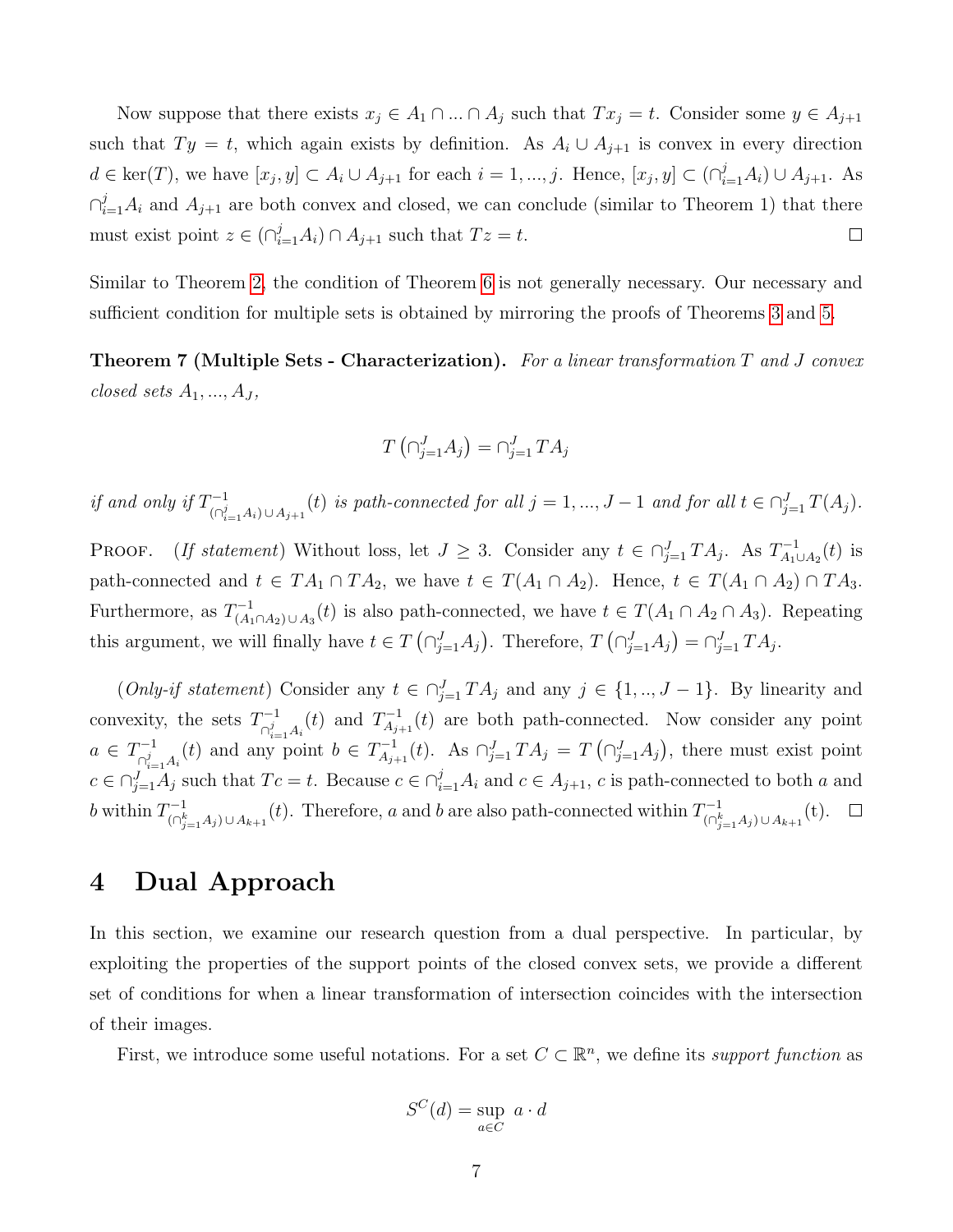

<span id="page-7-0"></span>Figure 3. The orthogonal projections of discs A and B along the x-axis (a), the y-axis (b), and the axis orthogonal to the  $xy$ -plane (c).

for all  $d \in \mathbb{R}^n$ . We refer to  $u \in \mathbb{R}^n$  as a *support point* of set C in direction  $d \in \mathbb{R}^n$  if  $u \in$ arg max<sub>a∈C</sub>  $a \cdot d$ . The set of all support points of set C in direction d is denoted as  $E(C, d)$ . Note that  $E(C, 0) \equiv C$  and that  $E(C, d)$  is guaranteed to be non-empty if C is compact. We also refer to the relative interior of set C as ri C.<sup>[2](#page-0-0)</sup> In addition, for any linear transformation  $T : \mathbb{R}^n \to \mathbb{R}^m$ , we denote by  $\ker(T)^{\perp} = \{a \in \mathbb{R}^n : a \cdot d = 0 \ \forall d \in \ker(T)\}\$  the subspace orthogonal to  $\ker(T)$ . For simplicity, we assume that  $n \geq m$  and  $\dim(\text{image}(T)) = m$ . This implies that  $\ker(T)^{\perp}$  is a m-dimensional space.

To motivate the results in this section, consider a simple example as shown in Figure [3.](#page-7-0) We consider again two discs A and B with a non-empty intersection that belongs to the  $xy$ -plane and their three orthogonal projections along the x-axis, the y-axis, and the axis orthogonal to the xy-plane. The orthogonal projection of  $A \cap B$  along the x-axis does not coincide with the intersection of the images (Figure [3a](#page-7-0)). Using the dual point of view, we can say that the problem arises because there exists a support point c of  $A \cap B$  that is neither a support point of A nor a support point of B in the direction d orthogonal to the projection line, i.e.,  $d \in \text{ker}(T)^{\perp}$ . This implies that there must be distinct points a and b of sets A and B with a common image that lies above the image of point  $c$ .

However, this does not happen for projection  $T'$  along the y-axis (Figure [3b](#page-7-0)), where any support point of  $A \cap B$  in the direction orthogonal to the projection line, i.e.,  $d \in \text{ker}(T')^{\perp}$ , is also a support point of one of the two sets in the same direction. This observation leads to our first sufficient condition in this section.

<sup>&</sup>lt;sup>2</sup>Formally, the relative interior is defined by ri  $C = \{a \in \text{aff } C \mid \exists \varepsilon > 0, B_{\varepsilon}(a) \cap \text{aff } C \subset C\}$ , where aff C is the affine hull of set C and  $B_{\varepsilon}(a)$  is the Euclidean ball with radius  $\varepsilon$  and center a (see p. 44 in Rockafellar (1997)).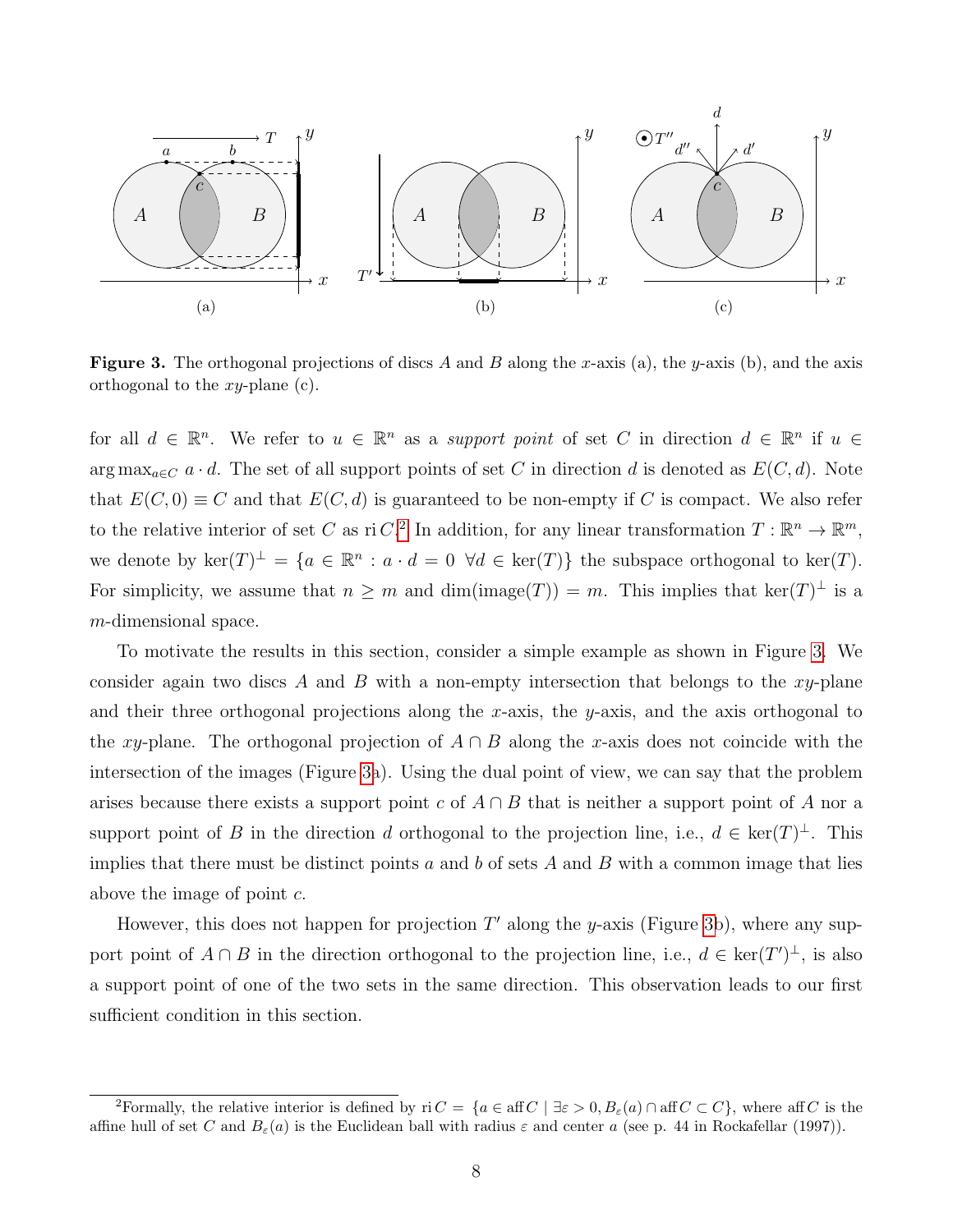**Theorem 8.** For a linear transformation  $T$  and convex compact sets  $A$  and  $B$ ,

<span id="page-8-0"></span>
$$
\forall d \in \ker(T)^{\perp} E(A \cap B, d) \subseteq E(A, d) \cup E(B, d) \implies T(A \cap B) = TA \cap TB.
$$

PROOF. See the Appendix.

The condition of Theorem [8,](#page-8-0) however, is not generally necessary. This can be readily illustrated with projection  $T''$  of the two discs along the axis orthogonal to the xy-plane (Figure [3c](#page-7-0)). Though  $T''(A \cap B) = T''A \cap T''B$ , point c is not a support point of either disc in the direction parallel to the y-axis, which belongs to  $\ker(T'')^{\perp}$ . Theorem [9](#page-8-1) below shows that a necessary and sufficient condition requires any support point c of  $A \cap B$  in direction  $d \in \text{ker}(T'')^{\perp}$  to be a support point of each set in some directions  $d', d'' \in \ker(T'')^{\perp}$  with  $d' + d'' = d$ .

<span id="page-8-1"></span>**Theorem 9.** For a linear transformation T and convex compact sets A and B with  $ri A \cap ri B \neq \emptyset$ ,

$$
T(A \cap B) = TA \cap TB
$$

if and only if  $\forall d \in \text{ker}(T)^{\perp}$  and  $\forall u \in E(A \cap B, d)$ ,  $\exists d', d'' \in \text{ker}(T)^{\perp}$  such that  $d' + d'' = d$  and  $u \in E(A, d') \cap E(B, d'').$ 

PROOF. See the Appendix.

While compact convex sets are fully characterized by their support points, for general closed convex sets, there might be directions without support points. Hence, to formulate a proper condition, we invoke the concept of the support function. As stated in the proof of Theorem [9,](#page-8-1) the support function for the intersection of sets  $A \cap B$  with non-empty intersection of their relative interiors (i.e., ri  $A \cap r \in B \neq \emptyset$ ) can be conveniently characterized by<sup>[3](#page-0-0)</sup>

<span id="page-8-2"></span>
$$
S^{A \cap B}(d) = \inf_{\substack{d' + d'' = d \\ d', d'' \in \mathbb{R}^n}} (S^A(d') + S^B(d'')).
$$
 (1)

Our last necessary and sufficient condition states that for every direction  $d \in \text{ker}(T)^{\perp}$ , we can limit ourselves in the above equation to a minimization among only directions  $d', d'' \in \text{ker}(T)^{\perp}$ .

$$
S^{A \cap B}(d) = cl\big(\inf_{\substack{d' + d'' = d \\ d', d'' \in \mathbb{R}^n}} (S^A(d') + S^B(d'))\big),
$$

where cl f refers to the closure of f, i.e.,  $clf(d) = \liminf_{d' \to d} f(d')$  (p. 78 in Hiriart-Urrut and Lemaréchal (2012)).

 $\Box$ 

 $\Box$ 

<sup>&</sup>lt;sup>3</sup>The condition on relative interiors can be relaxed. In that case, for any  $d \in \mathbb{R}^n$ , we have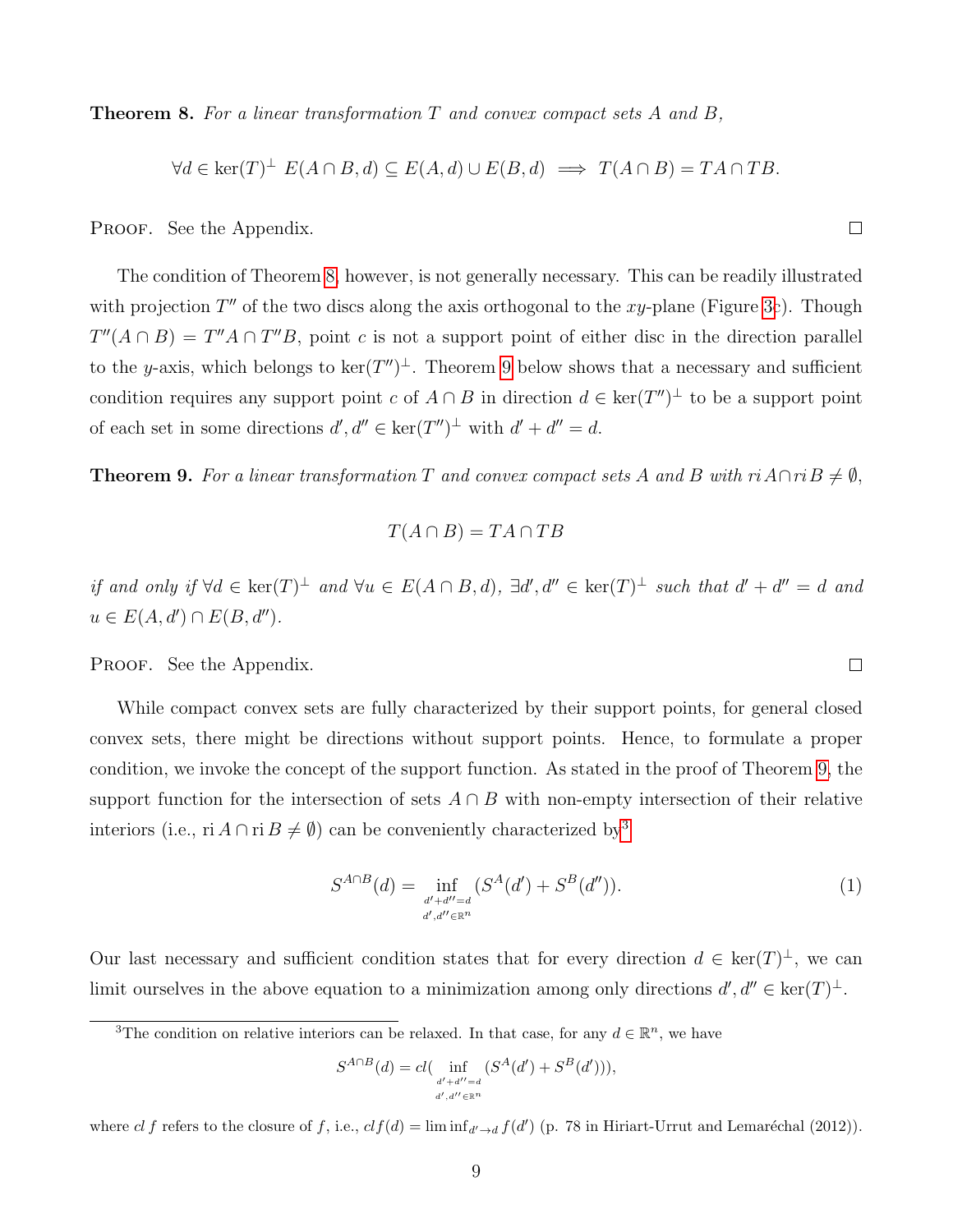<span id="page-9-1"></span>**Theorem 10.** For a given transformation T and convex closed sets A and B with  $ri A \cap ri B \neq \emptyset$ ,  $T(A \cap B) = TA \cap TB$  if and only if for any direction  $d \in ker(T)^{\perp}$ 

$$
\inf_{\substack{d'+d''=d\\d',d''\in\mathbb{R}^n}} (S^A(d') + S^B(d'')) = \inf_{\substack{d'+d''=d\\d',d''\in\ker(T)^\perp}} (S^A(d') + S^B(d')). \tag{2}
$$

 $\Box$ 

PROOF. See the Appendix.

Though the above result seems to be rather technical, it proves to be very useful in the application considered in the following section.

## <span id="page-9-0"></span>5 Application

We now present an economic application of our main results to designing robust mechanisms for selling goods. To keep the exposition clear and transparent, we study only a simple example. Consider an auctioneer who wants to sell an object to two agents indexed by  $i = 1, 2$ . Agent i's valuation of the object  $x^i$  can be one of two types,  $x_l$  or  $x_h$ , and it is independently distributed with equal probability. In addition, if agent i pays  $p^i$  to obtain the object his utility equals  $x^i - p^i$ .

Using the revelation principle (Myerson, 1979), we restrict our analysis to direct mechanisms, where agents are asked to report their types. Specifically, each mechanism specifies the probabilities that the object is allocated to agents and the payments requested from agents conditional on their reported types. To predict the outcome of a mechanism, economists typically consider two solution concepts. The first solution concept is Bayesian incentive compatibility (BIC), which requires that each agent reports his type truthfully given his belief about the distribution of the other agent types and that the other agents also report their types truthfully. The second solution concept is dominant-strategy incentive compatibility (DIC), which requires that each agent reports his type truthfully regardless of the other agents' reports and the realizations of their types.<sup>[4](#page-0-0)</sup> We apply the result of Theorem [10](#page-9-1) to establish the following  $BIC-DIC$  equivalence result:<sup>[5](#page-0-0)</sup> For any

<sup>4</sup>DIC is a rather demanding solution concept that guarantees good and robust behavior of agents in applications. In particular, it does not require that agents have a correct belief regarding the distribution of others' types, and it permits mistakes in agents' behavior. DIC mechanisms have been successfully adopted by many markets ranging from spectrum auctions (Milgrom, 2002) to labor markets for doctors, kidney exchange, and school choice in major US cities (Roth, 2008).

<sup>&</sup>lt;sup>5</sup>Manelli and Vincent (2010) were the first to establish this result and Gershkov et al. (2013) extended it to social choice settings. Our treatment is, however, different from theirs, as it relies on the calculus of support functions. See Goeree and Kushnir (2017) for a fully developed approach to mechanism design that uses the calculus of support functions.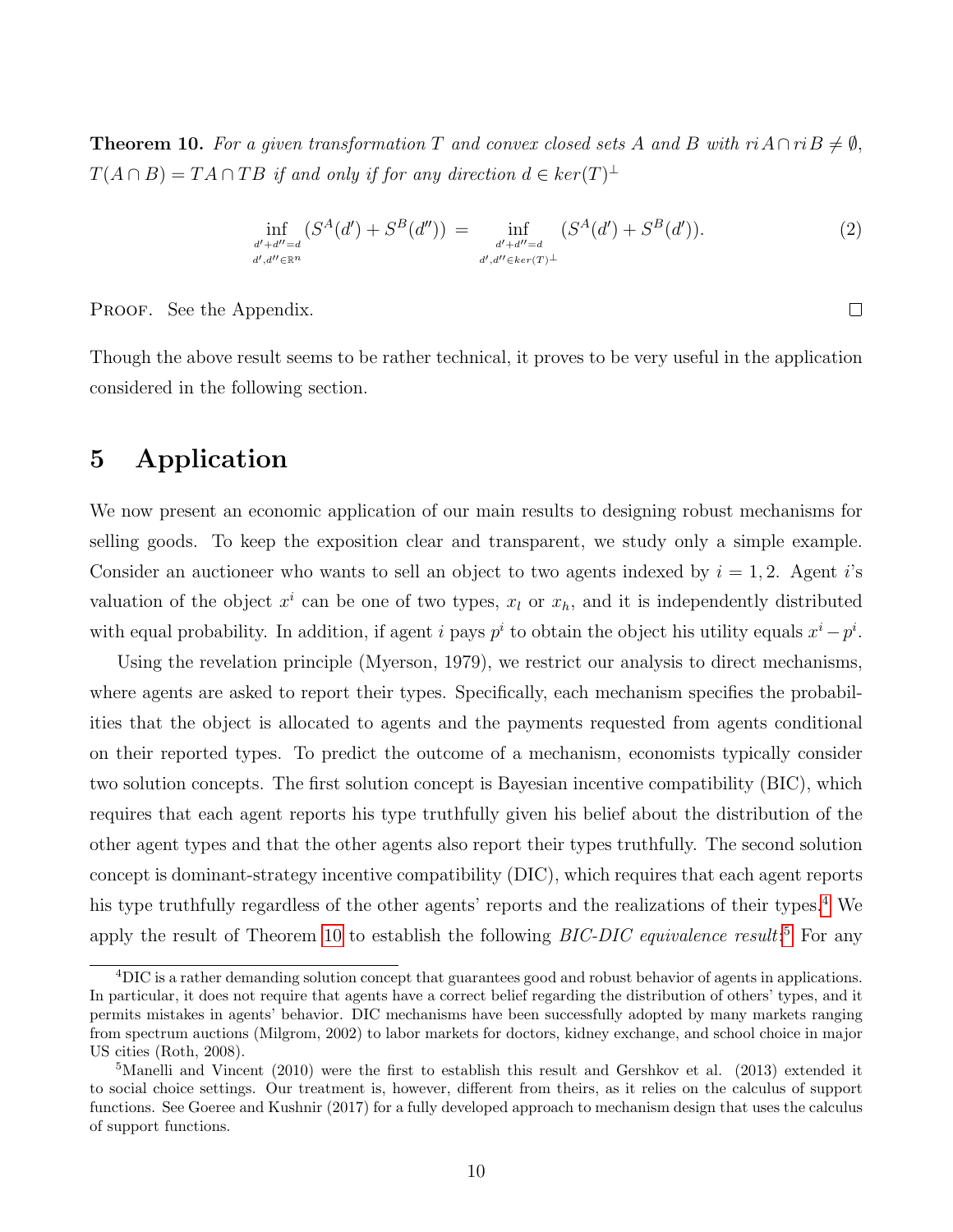BIC mechanism one could always construct an equivalent DIC mechanism that delivers the same interim allocation probabilities to all agents.<sup>[6](#page-0-0)</sup>

To start with, note that any allocation of the object can be summarized by vectors  $q^i$  =  $(q_{ll}^i, q_{lh}^i, q_{hl}^i, q_{hh}^i), i = 1, 2$ , where each element refers to the probability that agent i receives the object and the first (second) subscript refers to the first (second) agent's type. From agent 1's point of view, the expected probability of receiving an object equals  $Q_l^1 = \frac{1}{2}$  $rac{1}{2}q_{ll}^{1}+\frac{1}{2}$  $\frac{1}{2}q_{lh}^1$  and  $Q_h^1 = \frac{1}{2}$  $rac{1}{2}q_{hl}^{1} + \frac{1}{2}$  $\frac{1}{2}q_{hh}^{1},$ and similarly for agent 2. We refer to vectors  $Q^i = (Q_l^i, Q_h^i)$ ,  $i = 1, 2$  as interim allocation probabilities.

Two types of constraints shape the set of available allocation rules: feasibility constratings and incentive compatibility constraints. Feasibility constraints guarantee that the object is not allocated to two agents simultaneously.

<span id="page-10-0"></span>
$$
\begin{cases} q_{ll}^{1} + q_{ll}^{2} \le 1 \\ q_{ll}^{1}, q_{ll}^{2} \ge 0 \end{cases}, \quad \begin{cases} q_{lh}^{1} + q_{lh}^{2} \le 1 \\ q_{lh}^{1}, q_{lh}^{2} \ge 0 \end{cases}, \quad \begin{cases} q_{hl}^{1} + q_{hl}^{2} \le 1 \\ q_{hl}^{1}, q_{hl}^{2} \ge 0 \end{cases}, \quad \begin{cases} q_{hh}^{1} + q_{hh}^{2} \le 1 \\ q_{hh}^{1}, q_{lh}^{2} \ge 0 \end{cases}.
$$
 (3)

Plainly, the feasibility set  $C_F \subset \mathbb{R}^8$  defined by constraints [\(3\)](#page-10-0) consists of a Cartesian product of four simplices. The support function for each simplex is easy to derive, e.g.,  $\max(0, d_{ll}^1, d_{ll}^2)$  is the support function of the first simplex. The support function of a Cartesian product of sets equals the sum of the support function. Hence, the support function of  $C_F$  for any  $d \in \mathbb{R}^8$  equals

$$
S^{C_F}(d) = \max(0, d_{ll}^1, d_{ll}^2) + \max(0, d_{lh}^1, d_{lh}^2) + \max(0, d_{hl}^1, d_{hl}^2) + \max(0, d_{hh}^1, d_{hh}^2).
$$
 (4)

Dominant strategy and Bayesian incentive compatibility constraints ensure that it is in the best interest of each agent to report his type truthfully. Laffont and Maskin (1980) showed that for any non-decreasing (ex post) allocation probabilities

<span id="page-10-1"></span>
$$
\begin{cases} q_{ll}^{1} \leq q_{hl}^{1} \\ q_{lh}^{1} \leq q_{hh}^{1} \end{cases}, \qquad \begin{cases} q_{ll}^{2} \leq q_{lh}^{2} \\ q_{hl}^{2} \leq q_{hh}^{2} \end{cases} \tag{5}
$$

it is possible to find payments that jointly form a DIC mechanism. In addition, they showed that the above condition is also necessary for an allocation to be part of a DIC mechanism. We denote the above set of allocations as  $C_{DIC}$  and its support function as  $S^{DIC}$ . Similarly, BIC constraints

<sup>&</sup>lt;sup>6</sup>The connection between the BIC-DIC equivalence result and the question "when a linear transformation of the intersection of two closed convex sets coincides with the intersection of their images" was first discovered during a discussion between Jacob Goeree and Alexey Kushnir earlier in 2012, when they were working on the geometric approach to mechanism design (Goeree and Kushnir, 2017).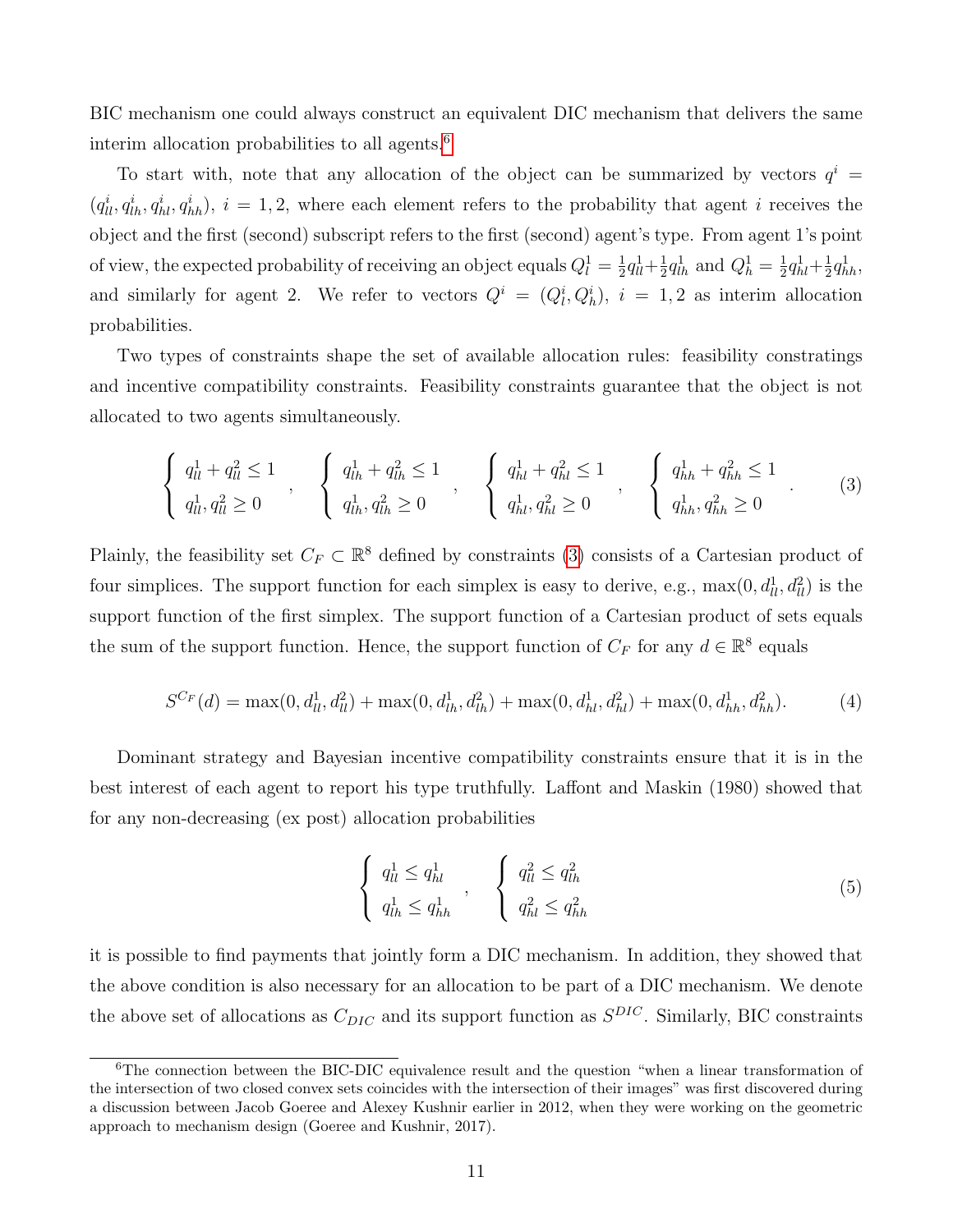reduce to the monotonicity of interim allocation probabilities

<span id="page-11-0"></span>
$$
Q_l^1 \le Q_h^1, \quad Q_l^2 \le Q_h^2. \tag{6}
$$

Let  $T : \mathbb{R}^8 \to \mathbb{R}^4$  be the linear operator that transforms ex post allocations  $(q^1, q^2)$  into interim allocations  $(Q^1, Q^2)$ . Under transformation T, the DIC constraints [\(5\)](#page-10-1) map onto the BIC constraints [\(6\)](#page-11-0) and the feasibility constraints [\(3\)](#page-10-0) onto the corresponding feasibility constraints at the interim level. The question of the BIC-DIC equivalence then reduces to the question of whether the transformation of the intersection  $T(C_F \cap C_{DIC})$  coincides with  $TC_F \cap TC_{DIC}$ . We apply Theorem [10](#page-9-1) to answer this question.

To this end, we first consider support function  $S^{C_F \cap DIC^1}$  corresponding to the intersection of  $C_F$  with the DIC constraints of *only* agent 1. The support function for the DIC constraints of agent 1 equals

$$
S^{DIC} (d) = \begin{cases} 0 & \text{if } d = \lambda_l^1(1, 0, -1, 0, 0, 0, 0, 0) + \lambda_h^1(0, 1, 0, -1, 0, 0, 0, 0), \\ +\infty & \text{otherwise} \end{cases}
$$

for any  $\lambda_l^1, \lambda_h^2 \geq 0$ . Given the result of Theorem [10,](#page-9-1) we need to analyze the values of  $S^{C_F \cap DIC^1}(d)$ only for directions  $d \in \text{ker}(T)^{\perp}$ . Any such direction can be described by an 8-dimensional vector  $d = (d_l^1, d_h^1, d_h^1, d_h^2, d_h^2, d_h^2, d_h^2)$ . Taking into account that the support function of the intersection equals the convolution of the corresponding support functions (see equation [\(1\)](#page-8-2)), we obtain

$$
S^{C_F \cap DIC^1}(d) = \inf_{\lambda_l^1, \lambda_h^1 \ge 0} \max(0, d_l^1 - \lambda_l^1, d_l^2) + \max(0, d_l^1 - \lambda_h^1, d_h^2) + \max(0, d_h^1 + \lambda_l^1, d_l^2) + \max(0, d_h^1 + \lambda_h^1, d_h^2).
$$

The above minimization problem has a solution at  $\lambda^1 = \lambda_l^1 = \lambda_h^1 = max(0, \frac{1}{2})$  $\frac{1}{2}(d_l^1 - d_h^1)$ .<sup>[7](#page-0-0)</sup> Denote  $\tilde{d}_l^1 = d_l^1 - \lambda^1$  and  $\tilde{d}_h^1 = d_h^1 + \lambda^1$ . Introducing the DIC constraints for agent 2, we similarly obtain

$$
S^{C_F \cap DIC^1 \cap DIC^2}(d) = \inf_{\lambda_l^2, \lambda_h^2 \ge 0} \max(0, \tilde{d}_l^1, d_l^2 - \lambda_l^2) + \max(0, \tilde{d}_l^1, d_h^2 + \lambda_l^2) + \max(0, \tilde{d}_h^1, d_h^2 - \lambda_h^2) + \max(0, \tilde{d}_h^1, d_h^2 + \lambda_h^2).
$$

The above minimization problem has again a solution at  $\lambda^2 = \lambda_l^2 = \lambda_h^2 = max(0, \frac{1}{2})$  $\frac{1}{2}(d_l^2 - d_h^2)$ .

<sup>&</sup>lt;sup>7</sup>The fact that the minimum is achieved at the same values of  $\lambda$ s has a deeper reason connecting the above minimization problem to majorization. See Goeree and Kushnir (2017) for a more detailed analysis.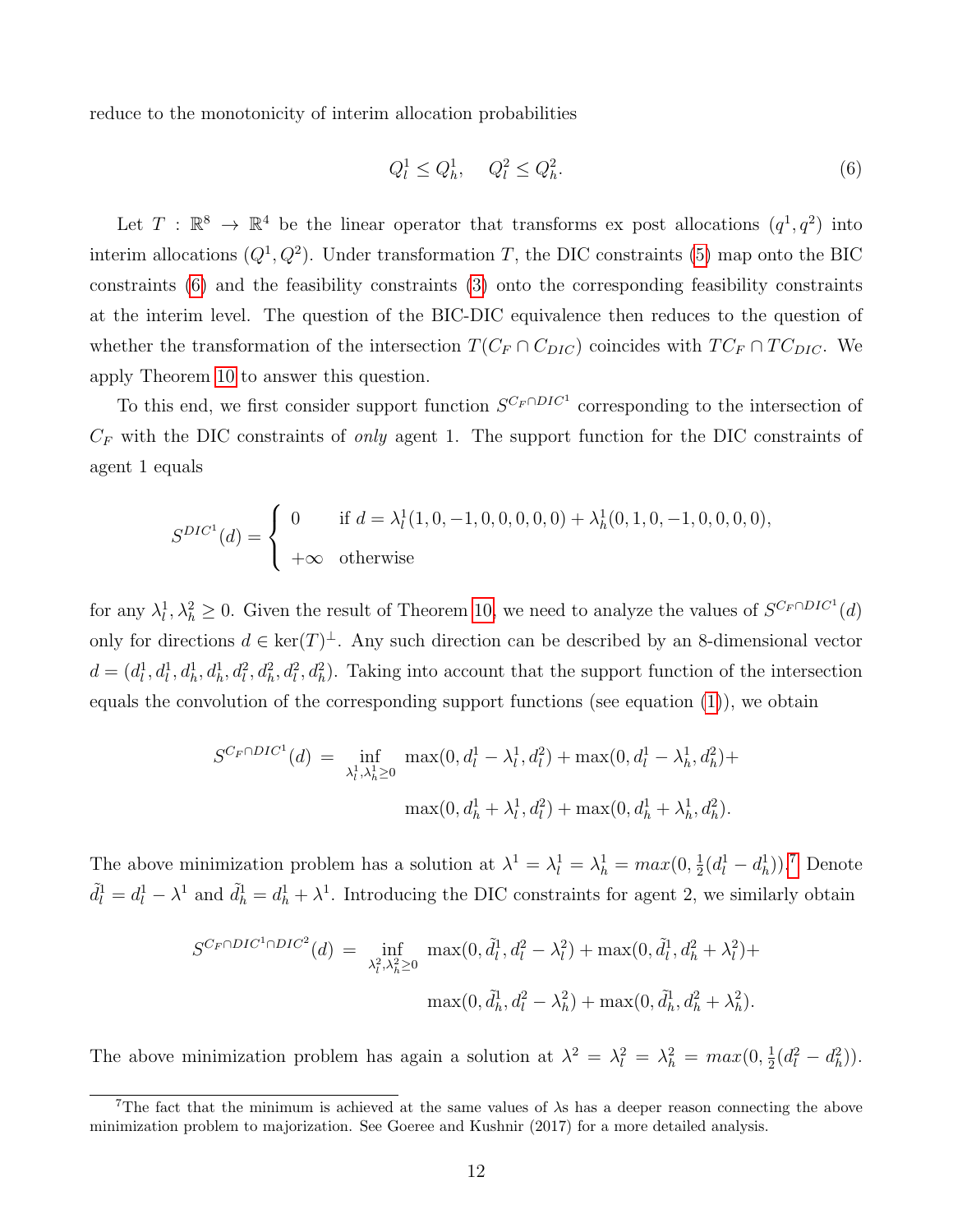Overall, for all  $d \in \ker(T)^{\perp}$ , there exists a vector  $\lambda = (\lambda^1, \lambda^1, -\lambda^1, -\lambda^1, \lambda^2, -\lambda^2, \lambda^2, -\lambda^2) \in \ker(T)^{\perp}$ such that  $S^{C_F \cap DIC}(d) = S^{C_F}(d - \lambda) + S^{DIC}(\lambda)$ . Hence, the condition of Theorem [10](#page-9-1) is satisfied and we have  $T(C_F \cap C_{DIC}) = TC_F \cap TC_{DIC}$ , which establishes the BIC-DIC equivalence result.

The purpose of the above example is to illustrate the use of our results rather than to derive novel insights in the economics literature. A detailed analysis of the BIC-DIC equivalence in linear social choice problems with independent one-dimensional types using techniques from convex analysis has been provided by Goeree and Kushnir (2017). The results of the present study, however, apply beyond linear settings and models with one-dimensional types. As such our result offer a new and productive way to study the BIC-DIC equivalence in much more general environments, which, however, is a topic for future research.

### 6 Conclusion

In this paper, we studied when a transformation of the intersection of two closed sets coincides with the intersection of their images. Using both primal and dual approaches, we provided necessary and sufficient conditions for any linear transformation and any two convex closed sets. We also identified analogous conditions for non-convex sets, general transformations, and multiple sets.

As an application, we showed how our results can be applied to designing robust mechanisms for selling goods. In fact, our results can be used to compare not only incentive compatibility constraints but also any interim and ex post constraints, including individual rationality, budget balance. We consider this to be an exciting direction for future research. We also believe our results will be of great use by research in the fields of operations research, convex analysis, and computer science.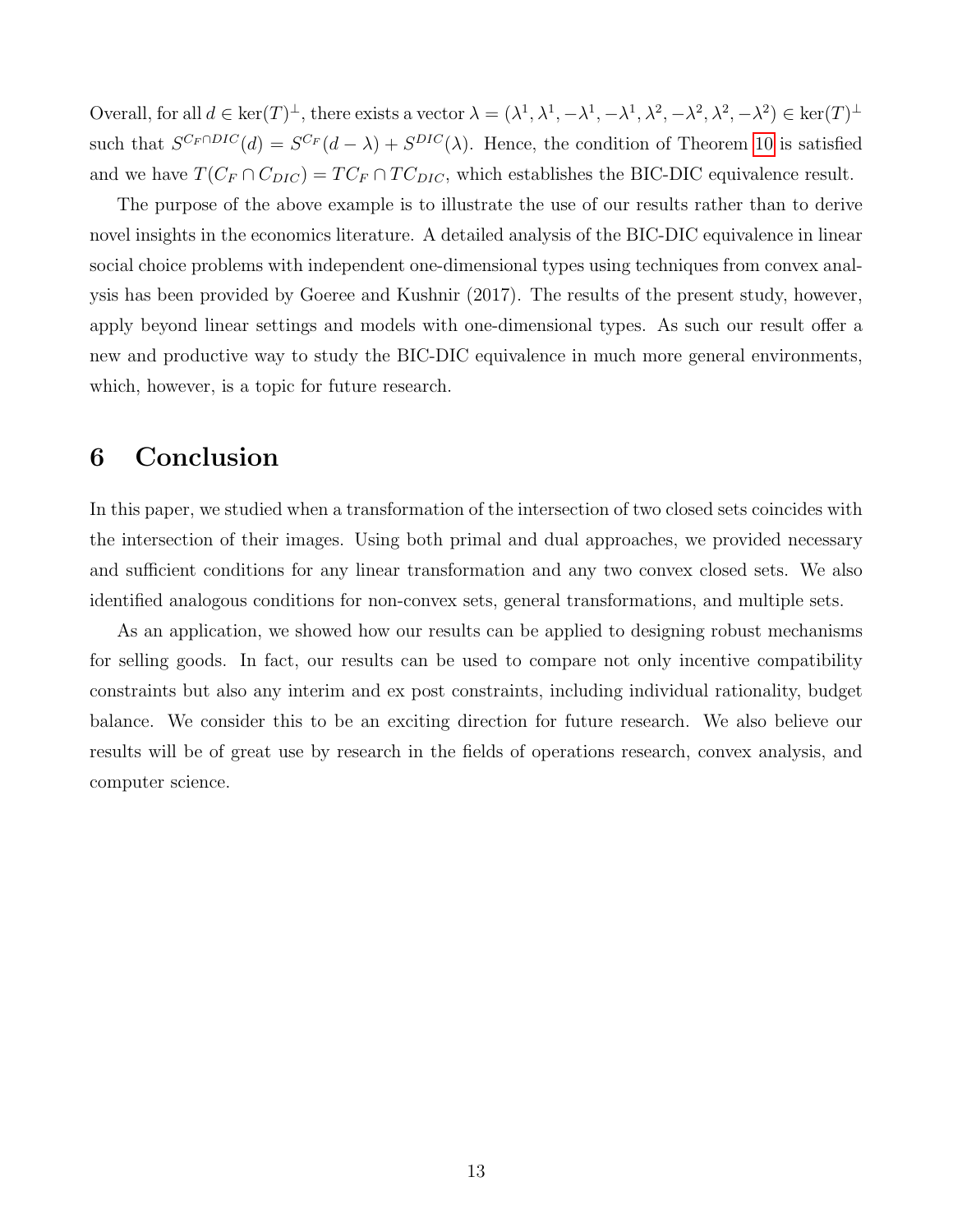## Appendix

**Theorem A1.** Consider two convex closed sets  $A, B \subset \mathbb{R}^n$ . If for all linear transformations  $T: \mathbb{R}^n \to \mathbb{R}^{n-1}$  we have  $T(A \cap B) = TA \cap TB$ , then  $A \cup B$  is convex.

PROOF. Take some  $a \in A$  and  $b \in B$  such that  $a \neq b$ , and consider a surjective linear transformation  $T: \mathbb{R}^n \to \mathbb{V}$ , where  $\mathbb{V} = \{v \in \mathbb{R}^n : v \cdot (x - y) = 0\}$  is  $(n - 1)$ -dimensional. By construction, we have  $a - b \in \text{ker}(T)$  and  $Ta = Tb = t$  for some  $t \in \mathbb{R}^{n-1}$ . As  $t \in TA \cap TB = T(A \cap B)$ , there exists  $c \in A \cap B$  such that  $T_c = t$ . As  $\dim(\ker(T)) = n - \dim(V) = 1$ , points  $a, b, c$  must lie on one straight line. As A and B are convex and  $c \in A \cap B$ , we have  $[a, c] \subset A$  and  $[b, c] \subset B$ , which implies that  $[a, b] \subset A \cup B$ . Hence,  $A \cup B$  is convex.  $\Box$ 

**Proof of Theorem [8.](#page-8-0)** As  $T(A \cap B) \subset TA \cap TB$  and both  $T(A \cap B)$  and  $TA \cap TB$  are convex compact sets, it suffices to show that  $E(T(A \cap B), d_m) \subset E(TA \cap TB, d_m)$  for all directions  $d_m \in \mathbb{R}^m$ , that is, every support point of  $T(A \cap B)$  is also a support point of  $TA \cap TB$  in the same direction. For this purpose, consider any direction  $d_m \in \mathbb{R}^m$ . Let  $T^* : \mathbb{R}^m \to \mathbb{R}^n$  be the adjoint operator (or the transpose) of T. As image( $T^*$ ) = ker( $T$ )<sup> $\perp$ </sup> (see p. 120 in Axler (1997)) we have  $T^*(d_m) \in \text{ker}(T)^{\perp}$ . The condition of the theorem then ensures that  $E(A \cap$  $B,T^*(d_m) \subseteq E(A,T^*(d_m)) \cup E(B,T^*(d_m)).$  By the definition of adjoint operators, we further have  $E(T(A \cap B), d_m) \subseteq E(TA, d_m) \cup E(TB, d_m)$ .

Now consider any  $t \in E(T(A \cap B), d_m) \subseteq E(TA, d_m) \cup E(TB, d_m)$ . Without loss, we suppose that  $t \in E(TA, d_m)$ . On the one hand,  $T(A \cap B) \subset TA \cap TB$  implies that  $t \cdot d_m \leq t' \cdot d_m$  for all  $t' \in E(TA \cap TB, d_m)$ . On the other hand, as  $T A \cap TB \subset TA$ , it must be the case that  $t \cdot d_m \geq t' \cdot d_m$ for all  $t' \in E(TA \cap TB, d_m)$ . Hence, overall we have  $t \cdot d_m = t' \cdot d_m$  for all  $t' \in E(TA \cap TB, d_m)$ . As  $t \in TA \cap TB$ , we can conclude that  $t \in E(TA \cap TB, d_m)$ .  $\Box$ 

**Proof of Theorem [9.](#page-8-1)** For arbitrary direction  $d_m \in \mathbb{R}^m$  the support function of the image of the intersection equals

$$
S^{T(A \cap B)}(d_m) = \sup_{t \in T(A \cap B)} t \cdot d_m = \sup_{x \in A \cap B} x \cdot T^*(d_m) = S^{A \cap B}(T^*(d_m)),
$$

where  $T^*$  is the adjoint operator. As image $(T^*) = \ker(T)^{\perp}$  we have  $T^*(d_m) \in \ker(T)^{\perp}$ . The support function for the intersection of sets having non-empty intersection of their relative interiors ri  $A \cap \text{ri } B \neq \emptyset$  can be conveniently characterized by (see p. 145 in Rockafellar (1997))

$$
S^{A \cap B}(T^*(d_m)) = \inf_{\substack{d' + d'' = T^*(d_m) \\ d', d'' \in \mathbb{R}^n}} (S^A(d') + S^B(d'')).
$$
 (A.1)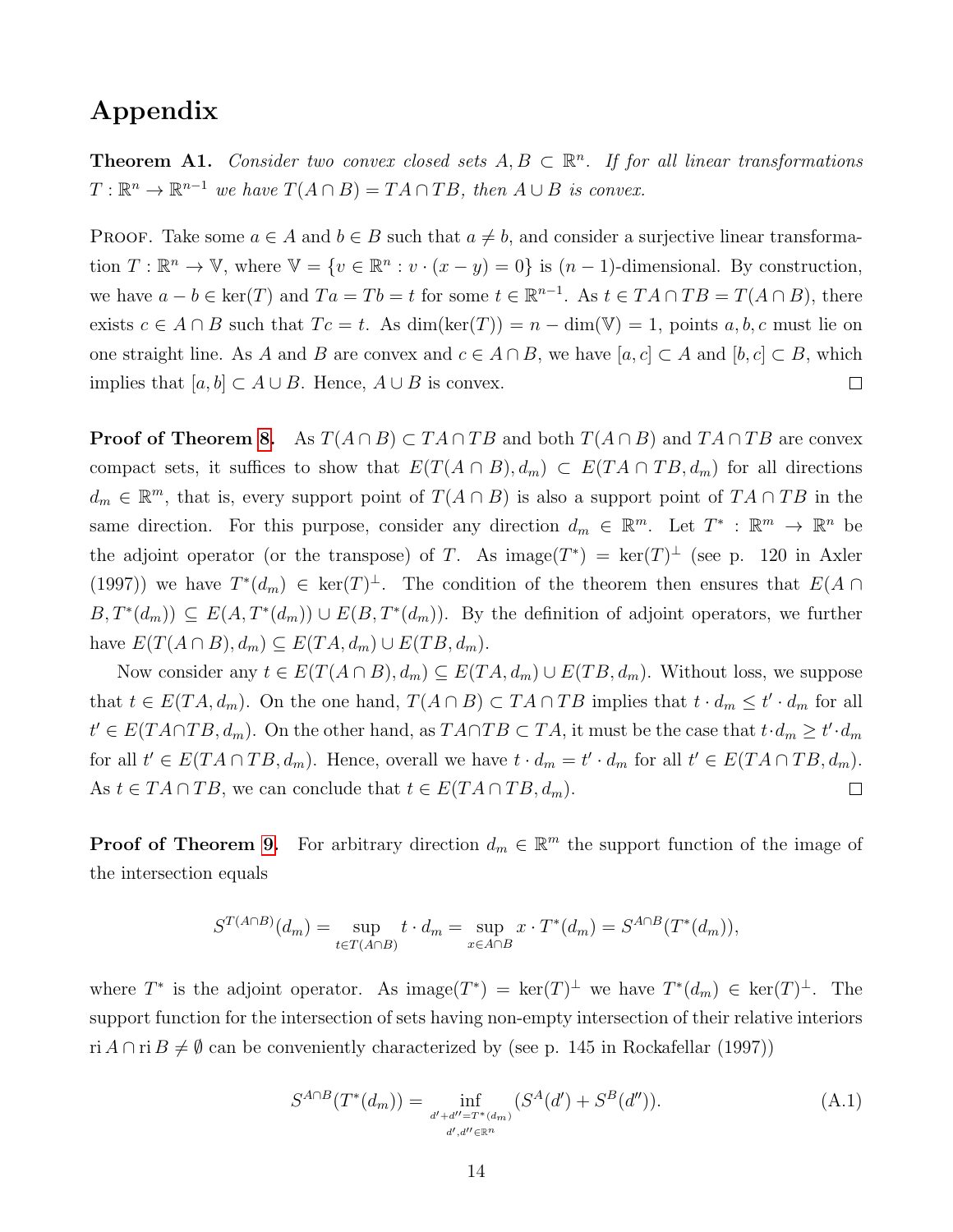Taking into account the condition of the theorem and that the set of support points is non-empty in any direction for compact sets we obtain

$$
S^{A \cap B}(T^*(d_m)) = \inf_{\substack{d' + d'' = T^*(d_m) \\ d', d'' \in \mathbb{R}^n}} (S^A(d') + S^B(d'')) = \inf_{\substack{d' + d'' = T^*(d_m) \\ d', d'' \in \ker(T)^\perp}} (S^A(d') + S^B(d'')). \tag{A.2}
$$

As  $d', d'' \in \text{ker}(T)^{\perp} = \text{image}(T^*)$  there must exist  $d'_m, d''_m \in \mathbb{R}^m$  such that  $d' = T^*(d'_m)$ , and  $d'' = T^*(d''_m)$ . Moreover, we must have  $d'_m + d''_m = d_m$ .<sup>[8](#page-0-0)</sup> Hence,

$$
S^{A \cap B}(T^*(d_m)) = \inf_{\substack{d'_m + d''_m = d_m \\ d'_m, d''_m \in \mathbb{R}^m}} (S^A(T^*(d'_m)) + S^B(T^*(d''_m)))
$$
  

$$
= \inf_{\substack{d'_m + d''_m = d_m \\ d'_m, d''_m \in \mathbb{R}^m}} (S^{TA}(d'_m) + S^{TB}(d''_m)) = S^{T A \cap TB}(d_m).
$$

Overall,  $S^{T(A \cap B)}(d_m) = S^{T A \cap T B}(d_m)$  for all directions  $d_m \in \mathbb{R}^m$ . Hence,  $T(A \cap B) = TA \cap TB$ .

(Only-if statement) To establish the necessity part, we assume that  $T(A \cap B) = TA \cap TB$  and consider any direction  $d \in \text{ker}(T)^{\perp}$  and support point  $u \in E(A \cap B, d)$ . As  $\text{ker}(T)^{\perp} = \text{image}(T^*)$ there must exist  $d_m \in \mathbb{R}^m$  such that  $d = T^*(d_m)$ . For this direction, we have

<span id="page-14-0"></span>
$$
S^{T A \cap T B}(d^{m}) = \inf_{\substack{d'_{m} + d''_{m} = d_{m} \\ d'_{m}, d''_{m} \in \mathbb{R}^{m}}} (S^{T A}(d'_{m}) + S^{T B}(d''_{m})) = \inf_{\substack{d'_{m} + d''_{m} = d_{m} \\ d'_{m}, d''_{m} \in \mathbb{R}^{m}}} (S^{A}(T^{*}(d'_{m})) + S^{B}(T^{*}(d''_{m}))). \quad (A.3)
$$

For any  $d'_m, d''_m$  such that  $d'_m + d''_m = d_m$ , let  $d', d'' \in \text{ker}(T)^{\perp}$  and  $d' = T^*(d'_m)$ ,  $d'' = T^*(d''_m)$ ,  $d' + d'' = T^*(d_m) = d$ . As  $T(A \cap B) = TA \cap TB$  there must exist d' and d'' such that

$$
u \cdot d = S^{A \cap B}(T^*(d_m)) = S^{T(A \cap B)}(d_m) = S^{T A \cap T B}(d_m) = S^A(d') + S^B(d''),
$$

where the last equality follows from Theorem 16.4 in Rockafellar (1997), which asserts that the infimum of [\(A.3\)](#page-14-0) is achieved when the relative interiors of the two sets have a point in common. Also, as  $u \in A \cap B$ , we have  $u \cdot d' \leq S^A(d')$  and  $u \cdot d'' \leq S^B(d'')$ . As a result, we must have  $u \cdot d' = S^A(d')$ , and  $u \cdot d'' = S^B(d'')$ . In other words,  $u \in E(A, d') \cap E(B, d'')$ , where  $d', d'' \in \text{ker}(T)^{\perp}$ and  $d' + d'' = T^*(d_m)$ . As the choice of  $d_m$  is arbitrary and image $(T^*) = \text{ker}(T)^{\perp}$  the only-if  $\Box$ statement follows.

<sup>&</sup>lt;sup>8</sup>To see that  $d'_m + d''_m \neq d_m$  is not possible, denote  $a_m = d'_m + d''_m - d_m \in \text{image}(T)$ . By construction,  $T^*(a_m) = 0$ , and thus  $a_m \in \text{ker}(T^*) = \text{image}(T)^{\perp}$ . Hence, we have  $a_m \in \text{image}(T) \cap \text{image}(T)^{\perp}$ , which implies  $a_m = 0.$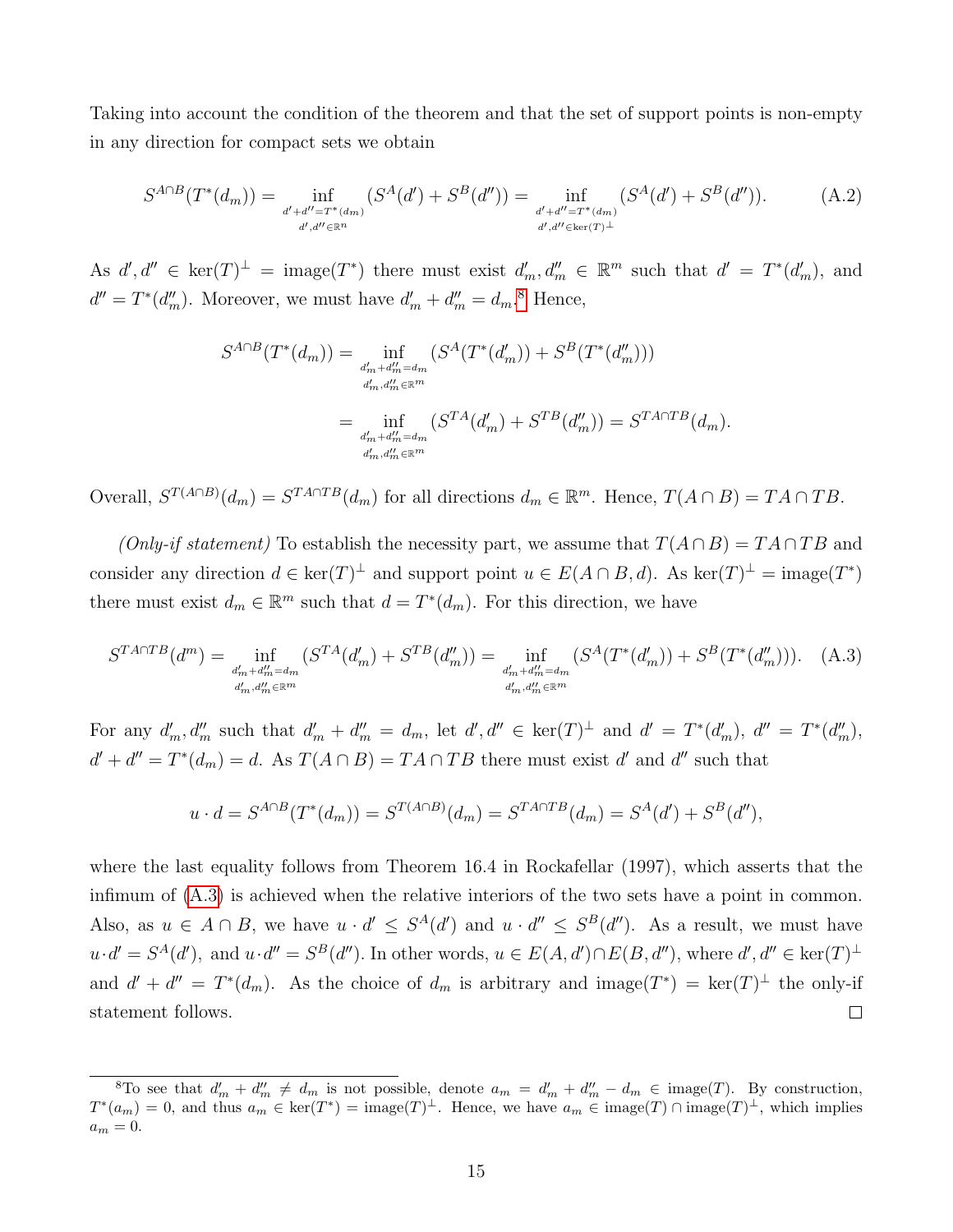Proof of Theorem [10.](#page-9-1) The proof of the sufficient part follows from the proof of the sufficient part of Theorem [9.](#page-8-1) Let us now establish the necessary part. Assume that  $T(A \cap B) = TA \cap TB$ . This implies that for any  $d_m \in \mathbb{R}^m$  we have  $S^{T(A \cap B)}(d_m) = S^{T A \cap T B}(d_m)$ . We know that

$$
S^{T A \cap T B}(d_m) = \inf_{\substack{d'_m + d''_m = d_m \\ d'_m, d''_m \in \mathbb{R}^m}} (S^{T A}(d'_m) + S^T B(d''_m))
$$
  

$$
= \inf_{\substack{d'_m + d''_m = d_m \\ d'_m, d''_m \in \mathbb{R}^m}} (S^A(T^* d'_m) + S^B(T^* d''_m)).
$$

As image $(T^*) = \ker(T)^{\perp}$ , there must exist  $d', d'' \in \ker(T)^{\perp}$  such that  $d' = T^*d'_m$ ,  $d'' = T^*d''_m$ . Similar to the proof of Theorem [9](#page-8-1) (see footnote 3) we establish that sets  $\{d', d'' \in \ker(T)^\perp \mid d' + d'' = 0\}$  $T^*d_m$ } and  $\{d', d'' \in \ker(T)^{\perp} \mid d' = T^*d'_m, d'' = T^*d''_m, d'_m + d''_m = d_m\}$  coincide. Therefore,

$$
S^{T A \cap T B}(d_m) = \inf_{\substack{d' + d'' = T^* d_m \\ d', d'' \in ker(T)^{\perp}}} (S^A(d') + S^B(d'')).
$$

At the same time, we have

$$
S^{T(A \cap B)}(d_m) = S^{A \cap B}(T^*d_m) = \inf_{\substack{d' + d'' = T^*d_m \\ d', d'' \in \mathbb{R}^n}} (S^A(d') + S^B(d'')).
$$

Finally, as image $(T^*) = \ker(T)^{\perp}$ , we can conclude that for any  $d \in \ker(T)^{\perp}$ 

$$
\inf_{\substack{d'+d''=d\\d',d''\in\mathbb{R}^n}} (S^A(d') + S^B(d'')) = \inf_{\substack{d'+d''=d\\d',d''\in\ker(T)^\perp}} (S^A(d') + S^B(d'')). \qquad \Box
$$